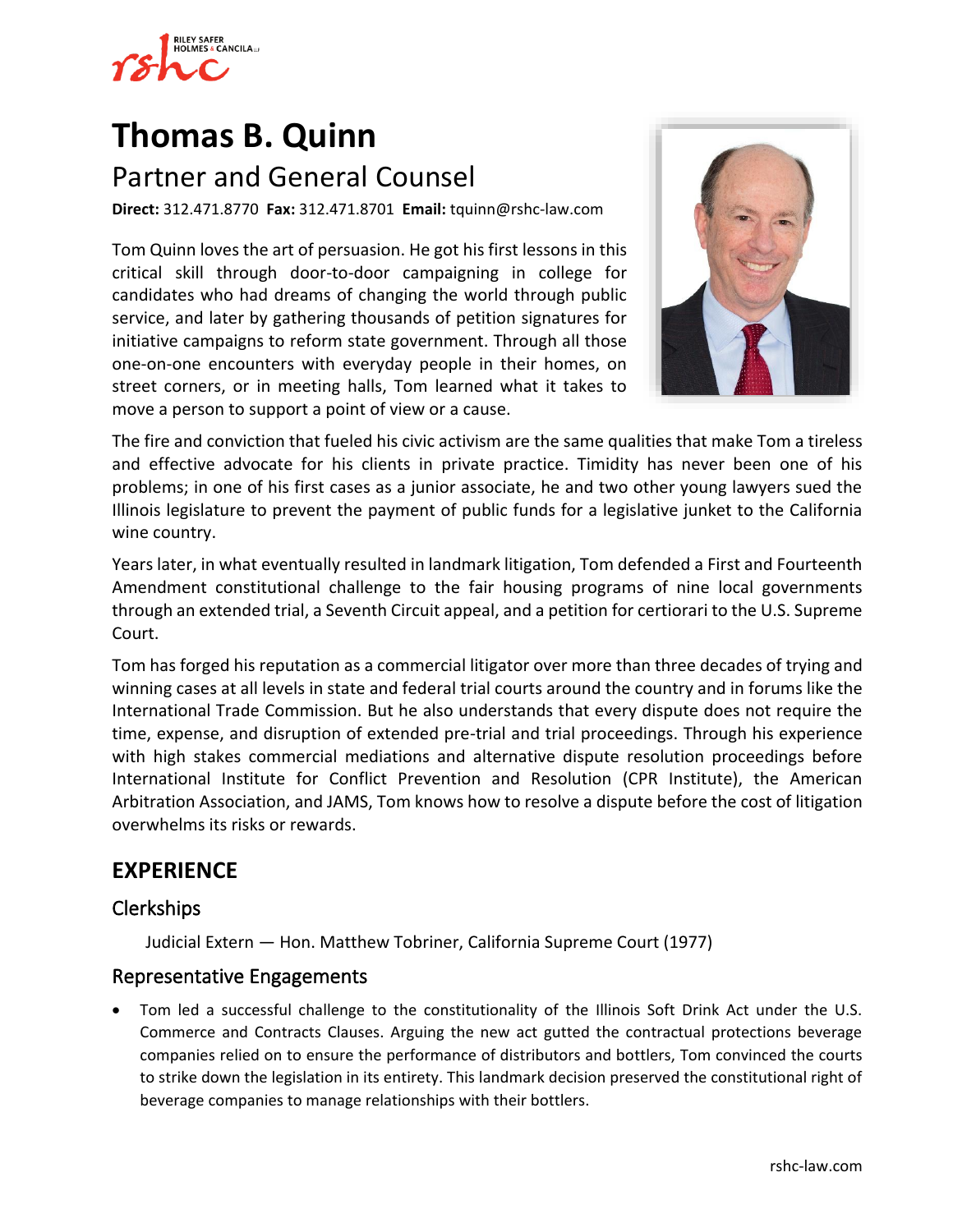

- Tom has served lead litigator in multiple representations of officers and directors of publicly traded companies who were named as defendants in shareholder derivative litigation involving claims of breach of fiduciary duty, waste of corporate assets, insider trading, and other wrongdoing. His work resulted in the dismissal of all claims against the officers and directors.
- The board of directors of an international healthcare company relied on Tom to represent their Special Litigation Committee during a yearlong investigation of allegations of corporate waste, abuse of control and breach of fiduciary duty by its officers and director. This investigation found no evidence of wrongdoing and resulted in a prompt settlement of the dispute.
- Sparing an international food and beverage company the cost and disruption of a prolonged litigation, Tom creatively mediated a decade-old, multimillion-dollar royalty dispute involving a critical product line. This strategy realigned the client's business relationship with its royalty partners and rationalized sales and marketing strategies in the product line.
- Tom defeated a putative class action asserting stock option rights in connection with a merger transaction launched by a Fortune 500 consumer products company. Then he successfully defended the trial court victory in the Ohio Court of Appeals, and prevented departing executives of the target company from claiming that the merger entitled them to a "double dip "of stock option rights.
- In multiple patent and trademark actions in the International Trade Commission and federal district and appellate courts, Tom has protected the patent rights of manufacturers of heat exchange technology, computers, beverage equipment and other consumer products.
- Tom successfully defended a First and Fourteenth Amendment constitutional challenge to the fair housing programs of nine local governments through an eight-week trial, a Seventh Circuit appeal, and a petition for writ of certiorari to the U.S. Supreme Court. This landmark litigation established the constitution right of integrated communities to enact affirmative marketing and other programs to preserve their racial diversity.

## **CREDENTIALS**

## Education

Stanford Law School, J.D., 1978 Stanford University, B.A., *with honors and distinction*

#### Bar Admissions

- California Illinois U.S. Supreme Court U.S. Court of Appeals for the Fourth Circuit U.S. Court of Appeals for the Seventh Circuit U.S. Court of Appeals for the Eighth Circuit U.S. Court of Appeals for the Ninth Circuit U.S. Court of Appeals for the Federal Circuit
- U.S. District Court for the Eastern District of California
- U.S. District Court for the Northern District of California
- U.S. District Court for the Central District of Illinois
- U.S. District Court for the Southern District of Ohio